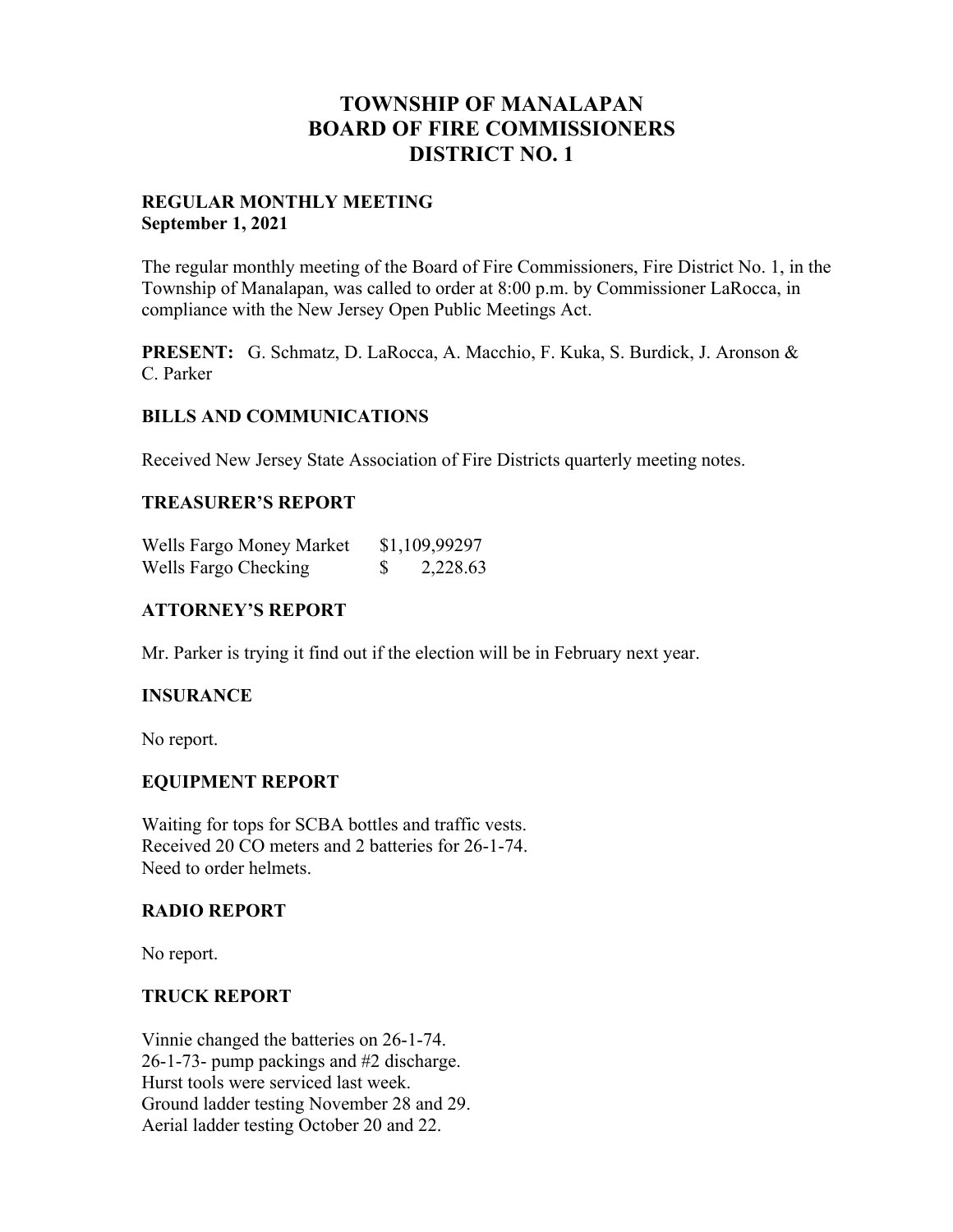# **CHIEF'S REPORT**

No report.

# **MEMBERSHIP REPORT**

No report.

# **ASSOCIATION REPORT**

Checking on paving the lot within the next few weeks. Need to order fire prevention materials.

## **TRUSTEES' REPORT**

No report.

# **OLD BUSINESS**

See attached.

#### **NEW BUSINESS**

Commissioner Schmatz made a motion to pay all vouchers; this was seconded by Commissioner Macchio. All voted aye.

Commissioner LaRocca made a motion for \$1,750 to purchase 5 helmets; this was seconded by Commissioner Macchio. All voted aye.

Commissioner LaRocca made a motion for \$1,000 to purchase fire prevention materials; this was seconded by Commissioner Macchio. All voted aye.

Commissioner Schmatz made a motion for \$3,000 to purchase stairs for the back building; this was seconded by Commissioner LaRocca. All voted aye.

Commissioner Schmatz made a motion for \$500 to purchase tools for the Satellite; this was seconded by Commissioner Macchio. All voted aye.

Meeting opened to the public at 8:15 p.m.

A motion was made by Commissioner LaRocca to adjourn; it was seconded by Commissioner Schmatz and all voted aye.

Meeting adjourned at 8:17 p.m.

 Respectfully submitted, George Schmatz, Treasurer